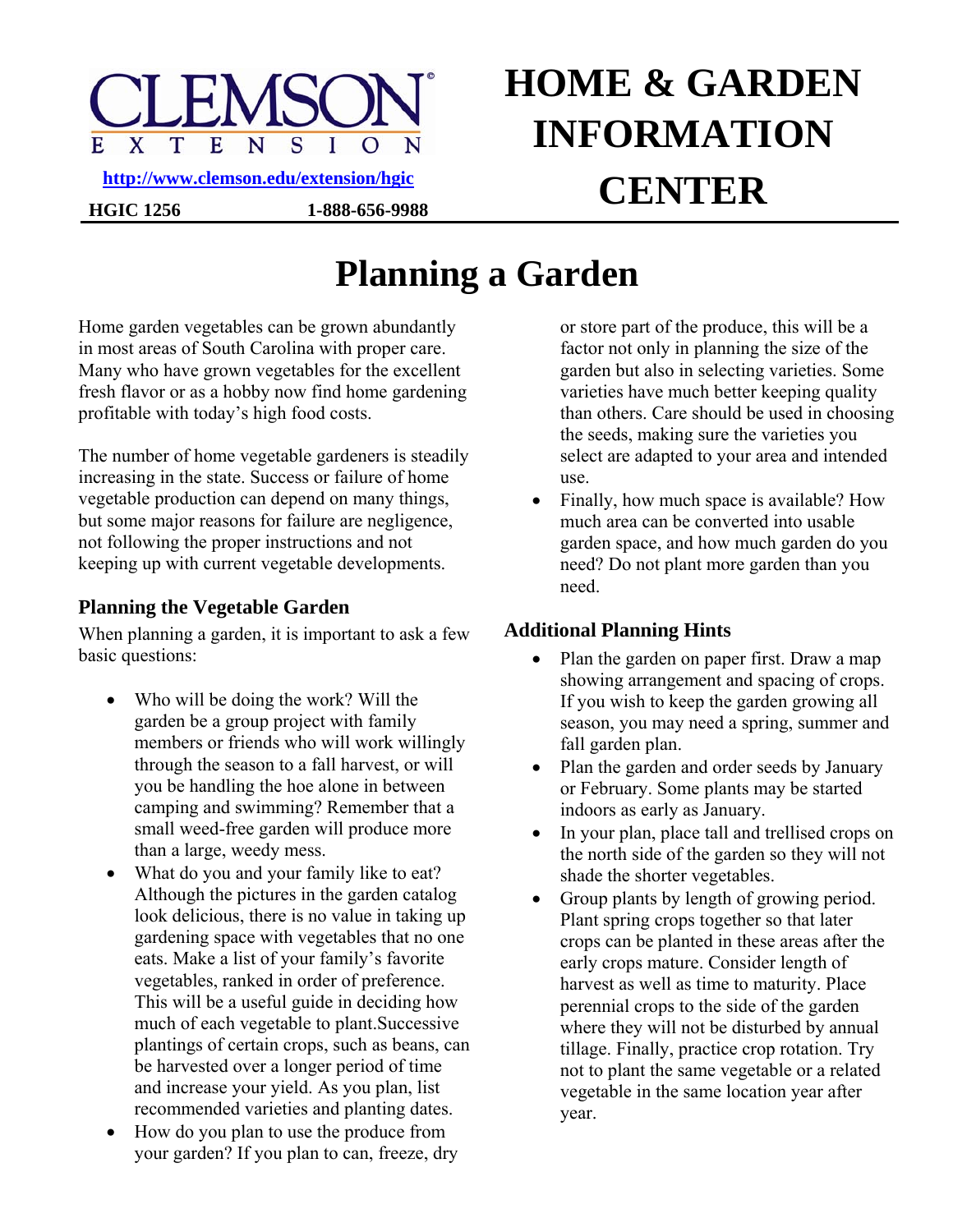#### **Site Selection**

The garden should be as small as possible to cut down on unnecessary work. In South Carolina, gardens should receive at least six hours of direct sun each day. Leafy vegetables can tolerate partial shade; vegetables that produce fruit, such as peppers and tomatoes, must be grown in full sun.

Avoid planting your garden close to or beneath trees and shrubs because shade and the competition for nutrients and water may reduce vegetable growth. If a garden must be planted near trees, reserve the sunniest spot for vegetables grown for their fruit or seeds.

Plants grown for their leaves or roots can be grown in partial shade. Because water is required by vegetables, especially during droughty periods, a site within close proximity to the house should be considered; this site is usually located close to an abundant water supply. Also, people are more likely to work in the garden and check for pests when the garden is close to the house.

When soil or landscape space is unavailable, vegetables can be grown in containers. As long as light, water and soil volume requirements are met, container-grown vegetables can be placed anywhere: sidewalks, patios, window boxes, porches or balconies. More information on vegetable gardening in containers is available in [HGIC 1251, Container Vegetable Gardening](http://www.clemson.edu/extension/hgic/plants/pdf/hgic1251.pdf).

Sloping areas are satisfactory if managed properly. Contour the rows to the shape of the slope (plant around the hill). Construct terraces if erosion results even with contoured planting.

Gardeners with poorly drained or steeply sloped sites can improve their sites through the use of raised beds. A permanent raised bed can be created with used cross ties, concrete blocks or similar rotresistant material. The completed form can then be filled with a mixture of good topsoil and compost. Permanent raised beds are easy to maintain, and require less effort to control weeds and overcome poor soil or site problems. Raised beds can be any size, but narrow beds (about 3 to 4 feet wide) will allow the gardener to reach the center of the bed without stepping into the bed. More information on raised beds is available in [HGIC 1257, Raised Beds.](http://www.clemson.edu/extension/hgic/plants/pdf/hgic1257.pdf)

#### **Season of Planting**

The time at which vegetables are planted outdoors depends on the cold hardiness of a particular species or cultivar. Vegetables can be divided into two categories based on temperature requirements: coolseason and warm-season crops.

Cool-season vegetables originated in temperate climates and have their favorable growth period during the cool parts of the year. Cool-season crops grow poorly in summer heat. Though cool-season crops continue to grow well past the earliest freeze in the fall, they should be started early enough to mature before hard freezes are expected.

Warm-season crops primarily came from subtropical and tropical regions and require warm weather for seed germination and plant growth. They are injured or killed by freezing temperatures and should not be planted outdoors in the spring without protection or until the danger of freezing temperatures is past. Warm-season crops planted in the summer to mature in the fall should be planted early enough so they can be harvested before the killing freeze in the fall.

To determine when to plant cool- and warm-season vegetables in South Carolina, refer to Table 1. Knowing the number of days required to reach maturity, a gardener could determine the appropriate planting time for seeds and transplants by using the average dates of the first and last freezes in their area.



**Piedmont:** Abbeville, Anderson, Cherokee, Chester, Edgefield, Fairfield, Greenville, Greenwood, Lancaster, Laurens, McCormick, Newberry, Oconee, Pickens, Saluda, Spartanburg, Union and York counties. **Central:** Aiken, Allendale, Bamberg, Barnwell, Calhoun, Chesterfield, Clarendon, Darlington, Dillon, Florence, Kershaw, Lee, Lexington, Marion, Marlboro, Orangeburg, Richland and Sumter counties.

**Coastal:** Beaufort, Berkeley, Charleston, Colleton, Dorchester, Georgetown, Hampton, Horry, Jasper and Williamsburg counties.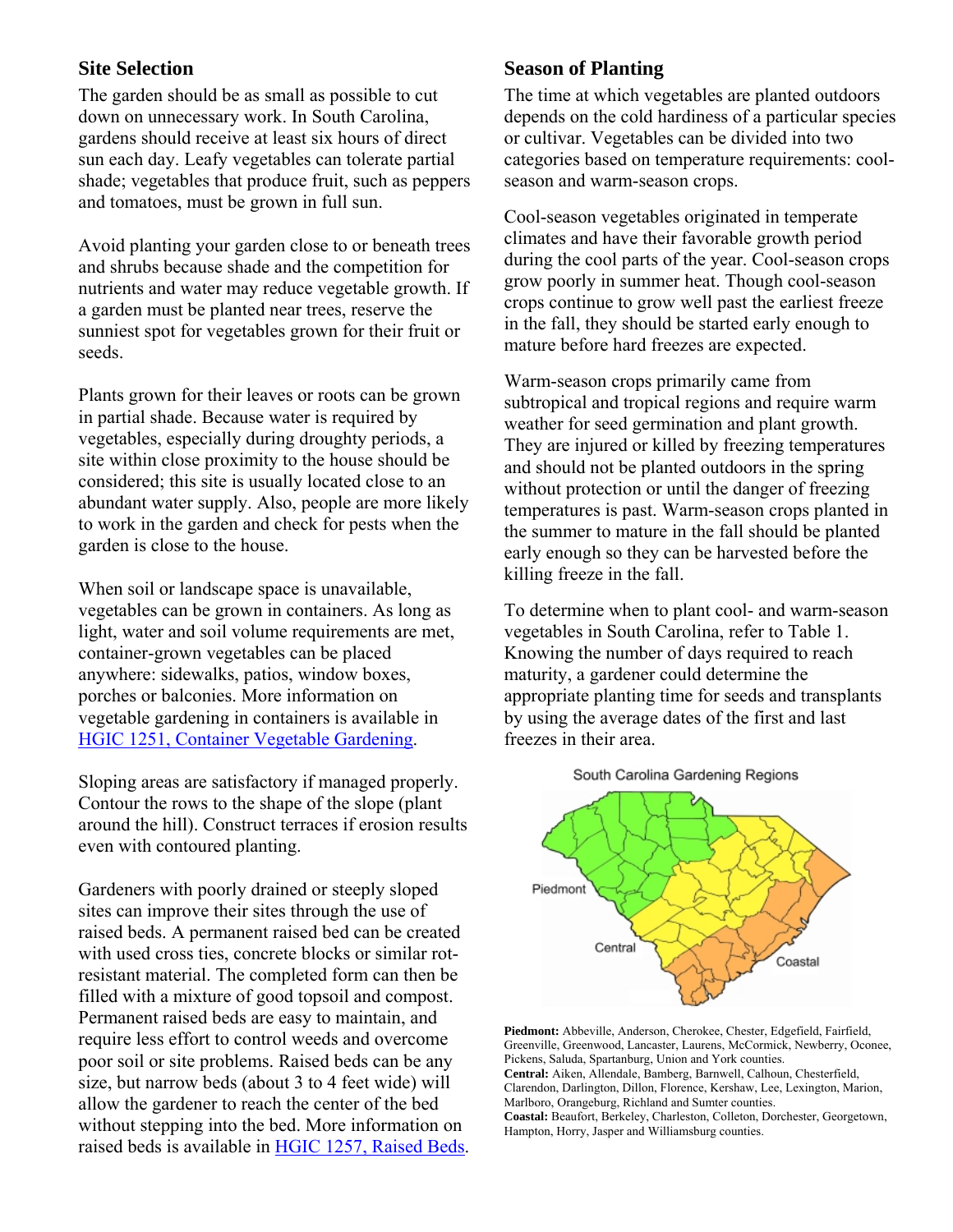|                                            | Piedmont                         |                                     | Central                            |                                    | Coastal                          |                                  |
|--------------------------------------------|----------------------------------|-------------------------------------|------------------------------------|------------------------------------|----------------------------------|----------------------------------|
| <b>Vegetable</b>                           | <b>Spring</b>                    | Fall                                | <b>Spring</b>                      | Fall                               | <b>Spring</b>                    | Fall                             |
| <b>Asparagus</b>                           | Early Feb.-<br>Late Mar.(crowns) |                                     | Late Jan.-<br>Early Feb. (crowns)  |                                    | Early Jan.-<br>Late Feb.(crowns) |                                  |
| <b>Beans</b> , Snap                        | Apr. 15-30                       | Aug. 1-15                           | Apr. 1-15                          | Aug. 5-20                          | Mar. 15-30                       | Aug. 15-30                       |
| <b>Beans, Pole</b>                         | Apr. 15-30                       | July 15-25                          | Apr. 5-20                          | July 20-30                         | Mar. 20-30                       | Aug. 1-10                        |
| Beans, Half-<br>runner                     | Apr. 15-30                       | Aug. 1-15                           | Apr. 1-15                          | Aug. 5-20                          | Mar. 15-30                       | Aug. 15-30                       |
| Beans, Lima                                | May 1-15                         | July 1-15                           | Apr. 5-20                          | July 20-30                         | Mar. 20-30                       | Aug. 1-10                        |
| <b>Beans, Pole</b><br>Lima                 | May 1-15                         | July 1-15                           | Apr. 5-30                          | July 15-20                         | Mar. 20-Apr. 15                  | July 20-30                       |
| <b>Beans, Edible</b><br>Soy                | May 10-June 15                   | $\frac{1}{1}$                       | May 10-July 1                      |                                    | May 10-July 15                   |                                  |
| <b>Beets</b>                               | March 1-30                       | Aug. 1-15                           | Feb. 1-28                          | Aug. 1-20                          | Dec. 15-Jan 30                   | Aug. 1-20                        |
| Broccoli <sup>1</sup>                      | Mar. 1-15                        | July 1-30                           | Feb. 20-Mar. 10                    | July 20-Aug. 15                    | Feb. 15-Mar. 1                   | Aug. 10-<br>Sept. 15             |
| <b>Brussels</b><br><b>Sprouts</b>          |                                  | July 15-Aug. 15                     |                                    | Aug. 1-15                          |                                  | Aug. 1-15                        |
| Cabbage <sup>1</sup>                       | Feb. 15-Apr. 1                   | July 1-30                           | Jan. 15-Mar. 1                     | July 25-Aug. 10                    | Dec. 1-Jan 15                    | Aug. 1-15                        |
| Cantaloupe &<br>Honeydew                   | Apr. 15-May 15                   | June 15-30                          | Apr. 1-15                          |                                    | Mar. 10-Apr. 10                  |                                  |
| <b>Carrots</b>                             | Mar. 1-15                        | July 1-30                           | Feb. 10-28                         | Aug. 1-15                          | Dec. 15-Jan 30                   | Aug. 1-20                        |
| Cauliflower <sup>1</sup>                   | Mar. 1-15                        | July 1-15                           |                                    | July 25-Aug. 10                    |                                  | Aug. 1-20                        |
| <b>Collards</b>                            |                                  | July 1-<br>Aug. 30                  | Feb. 25-Mar. 20                    | July 15-Aug. 15                    | Feb. 20-Mar. 15                  | Aug. 1-25                        |
| <b>Cucumbers</b>                           | Apr. 15-May 15                   | July 1-15                           | Apr. 1-15                          | Aug. 1-10                          | Mar. 20-30                       | Aug. 1-20                        |
| Eggplant <sup>1</sup>                      | May 1-15                         | July 1-15                           | Apr. 10-25                         | July 10-20                         | Mar. 25-Apr.10                   | July 20-25                       |
| Garlic                                     |                                  | Sept. 1-<br>Oct. 30                 |                                    | Sept. 15-Nov. 15                   |                                  | Oct. 1-Nov. 30                   |
| Kale                                       |                                  | Aug. 15-Sept. 15                    |                                    | Aug. 15-Sept. 15                   |                                  | Aug. 15-<br>Sept. 15             |
| Lettuce                                    | Mar. 1-15                        | Aug. 15-25                          | Feb. 1-28                          | Aug. 15-25                         | Dec. 20-Feb. 5                   | Aug. 15-25                       |
| Mustard <sup>2</sup><br><b>Onion, Sets</b> | Feb. 1-Mar. 15<br>Mar. 1-30      | Aug. 15-Sept. 15<br>Sept. 1-Oct. 30 | Jan. 15-Feb. 25<br>Feb. 15-Mar. 15 | Aug. 15-Oct. 1<br>Sept. 15-Nov. 15 | Jan. 1-Feb. 25<br>Feb. 1-Mar. 1  | Aug. 15-Oct. 1<br>Oct. 1-Nov. 30 |
| Onion, Plants                              | Mar. 1-30                        |                                     | Feb. 15-Mar. 15                    |                                    | Feb. 1-Mar. 1                    |                                  |
| Onion, Seeds                               | $\qquad \qquad -$                | $\overline{\phantom{0}}$            |                                    | Sept. 15-Oct. 15                   |                                  | Oct. 1-Oct. 30                   |
| Okra                                       | May 1-15                         | June 15-30                          | Apr. 10-30                         | June 15-30                         | Apr. 1-20                        | June 15-June 30                  |
| <b>Peanuts</b>                             | May 1-15                         |                                     | Apr. 15-May 15                     |                                    | Apr. 25-May 15                   |                                  |
| Peas, Garden                               | Feb. 1-15                        | $\qquad \qquad$                     | Jan. 20-30                         |                                    | Jan. 10-20                       |                                  |
| Peas, Southern                             | May 1-June 30                    |                                     | Apr. 10-30                         | June 20-30                         | Mar. 25-Apr. 15                  | Aug. 1-10                        |
| Pepper <sup>1</sup>                        | May 1-30                         | July 20-25                          | Apr. 5-25                          | July 15-25                         | Mar. 25-Apr. 10                  | July 20-25                       |
| <b>Potatoes</b>                            | Mar. 15-30                       | July $1-15^3$                       | Feb. 20-Mar. 10                    | July $15-303$                      | Feb. 1-15                        | July 15-30 <sup>3</sup>          |
| <b>Potatoes</b>                            | May 10-June 10                   |                                     | May 1-June 15                      |                                    | Apr. 15-July 1                   |                                  |
| <b>Pumpkins</b>                            |                                  | June 1-15                           |                                    | June 15-30                         |                                  | July 1-15                        |
| Radish <sup>2</sup>                        | Feb. 15-Mar. 15                  | Sept. 1-30                          | Feb. 1-28                          | Sept. 1-Oct. 25                    | Jan. 1-Mar. 1                    | Sept. 1-Nov. 1                   |
| Rutabaga                                   |                                  | Aug. 1-20                           |                                    | July 25-Aug. 10                    |                                  | Aug. 1-20                        |
| Spinach <sup>2</sup>                       | Feb. 15-Mar. 15                  | Sept. 15-30                         | Feb. 1-28                          | Sept. 15- Oct. 20                  | Jan. 1-Feb. 25                   | Sept 15-Nov. 10                  |
| Sweet Corn <sup>2</sup>                    | Apr. 15-30                       |                                     | Mar. 20-Apr. 30                    |                                    | Mar. 10-Apr. 30                  |                                  |
| Squash,<br><b>Summer</b>                   | Apr. 15-May 15                   | July 1-20                           | Apr. 1-20                          | Aug. 1-15                          | Mar. 20-Apr. 10                  | Aug. 10-25                       |
| Squash,<br>Winter                          | Apr. 20-May 15                   |                                     | Apr. 15-30                         |                                    | Mar. 20-Apr. 10                  | Aug. 10-25                       |
| Tomato <sup>1</sup>                        | May 1-May 30                     | July 10-20                          | Apr. 5-25                          | July 10-20                         | Mar. 25-Apr. 10                  | July 25-30                       |
| Turnips <sup>2</sup>                       | Feb. 20-Apr. 1                   | Sept. 1-15                          | Feb. 1-Mar. 10                     | Aug. 1-Oct. 1                      | Jan. 1-Mar. 1                    | Aug. 25-Oct. 15                  |
| Watermelon                                 | Apr. 20-June 30                  |                                     | Apr. 1-30                          | June 15-30                         | Mar. 25-Apr. 20                  |                                  |

#### **Table 1. Planting Chart — Dates to Plant in South Carolina**

<sup>1</sup>Transplant plants.

<sup>2</sup>For longer harvest season, plant at intervals during suggested dates.<br><sup>3</sup>Seed potatoes for July planting and fall harvest may have to be mailed-ordered (usually unavailable from local garden supply stores).